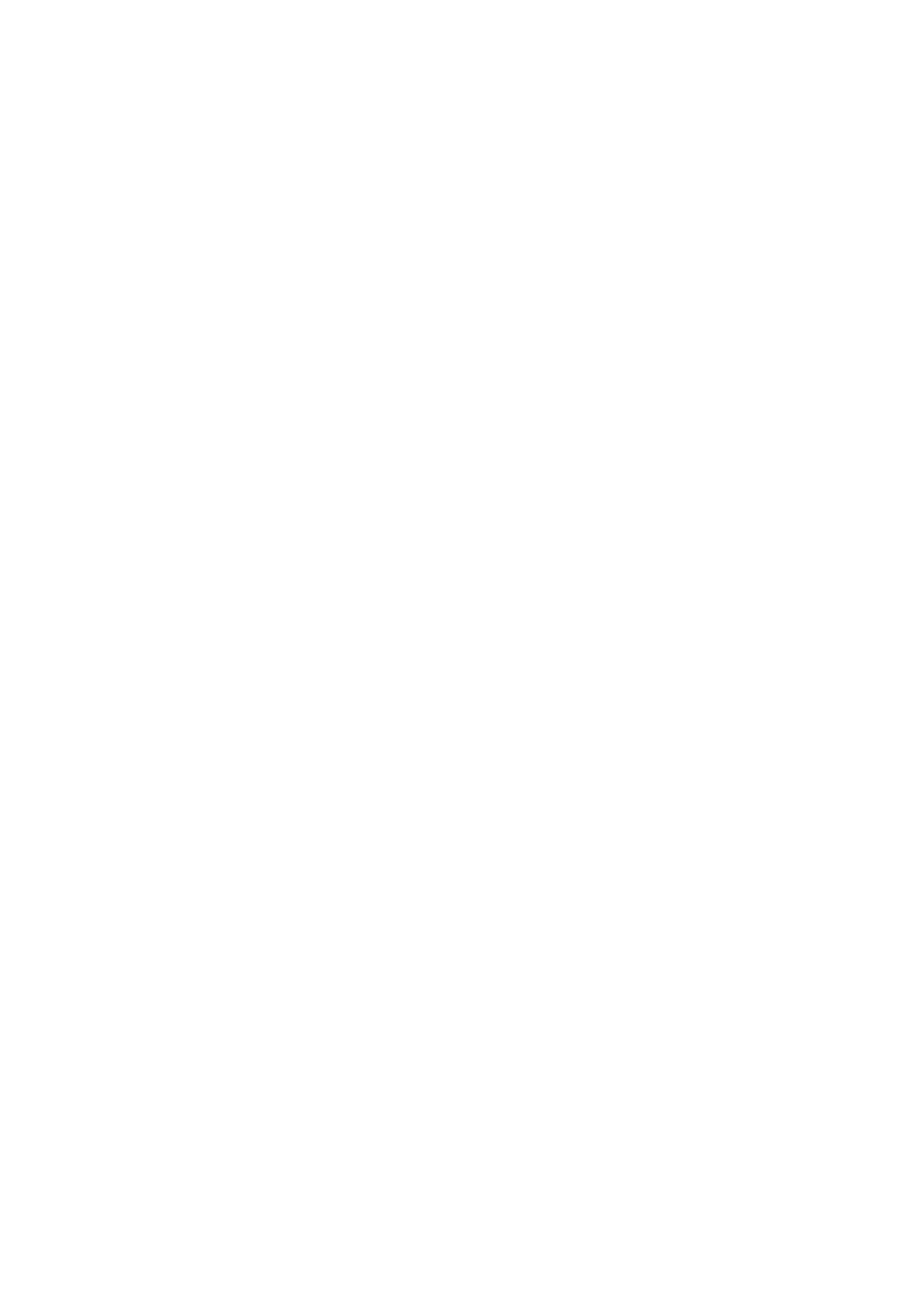# **Operational Plan**

The National Screening Service (NSS) operational plan sets out our high-level aims for 2022. The plan incorporates ongoing multi-annual projects and initiatives from 2021, in addition to the strategic and operational objectives set for 2022.

Included in this operational plan is a brief summary of the NSS Operational Plan 2021 outcomes, as well as a description of each of the NSS programme/department core functions. The commitments made through the National Service Plan 2022 are outlined in Appendix 1.

## **NSS Purpose**

The National Screening Service delivers four national population-based screening programmes, for bowel, breast, and cervical cancer, and for detecting sightthreatening retinopathy in people with diabetes. These programmes aim to reduce morbidity and mortality in the population through prevention and/or early detection of disease and treatment.

# **NSS Goals**

In 2021, the NSS set out three goals as the central themes to guide service delivery and support decision-making throughout the year. These goals, set out below, remain relevant and central to delivery in 2022. We continue to recognise that our HSE trust and confidence drivers – public good, respect, integrity and competence – are critical to ensuring the continued uptake and engagement of participants, and to reassure the public of the high quality and standards of the National Screening Service. We recognise the benefits of having a wide involvement of stakeholders and, throughout 2021, work progressed in coordinating the implementation of the Patient and Public Partnership (PPP) strategy and developing a robust PPP function within the National Screening Service. Governance underpins trust in the NSS. We recognise that having the right systems in place are key to providing reassurance. One element of enhancing our governance within the NSS is being undertaken by our Quality, Safety and Risk Management (QSRM) department, which has progressed the integration of our quality management systems and provision of training modules for staff. This project is in its final stages and will enable the NSS to continue to monitor our risk register in line with the HSE Risk Management Framework.

Read more at [Understanding Trust and the HSE.](https://healthservice.hse.ie/filelibrary/staff/understanding-trust-and-the-hse.pdf)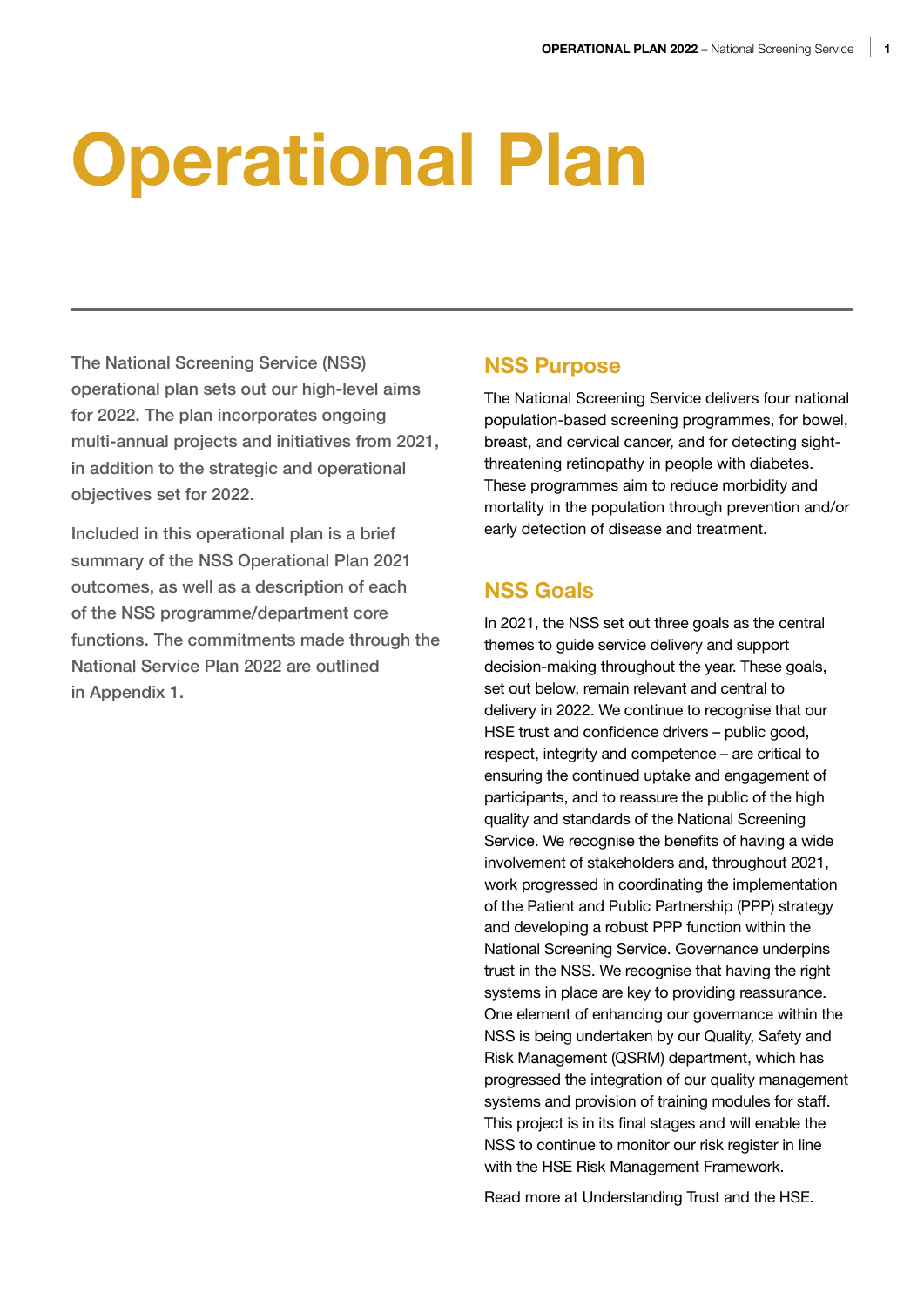# **Trust**

**Proactive Communication**

**Openness &** 

**Transparency**

**Delivery against objectives**



# **Involvement**

**Meaningful involvement of stakeholders External input – support & challenge**

# **Governance**

**Processes Performance Structures Staff development, training, ownership**



### **Programme/Department Lead Key**

- BreastCheck
- CervicalCheck
- **BowelScreen**
- **Diabetic RetinaScreen**
- **PH** Public Health
- **Client Services**
- **Human Resources**
- **PEU** Programme Evaluation Unit
- **C** Communications
- SBP Strategy, Business & Projects
- **F** Finance
- **ICT** Information and Communication Technologies
- **RM** Quality, Safety and Risk Management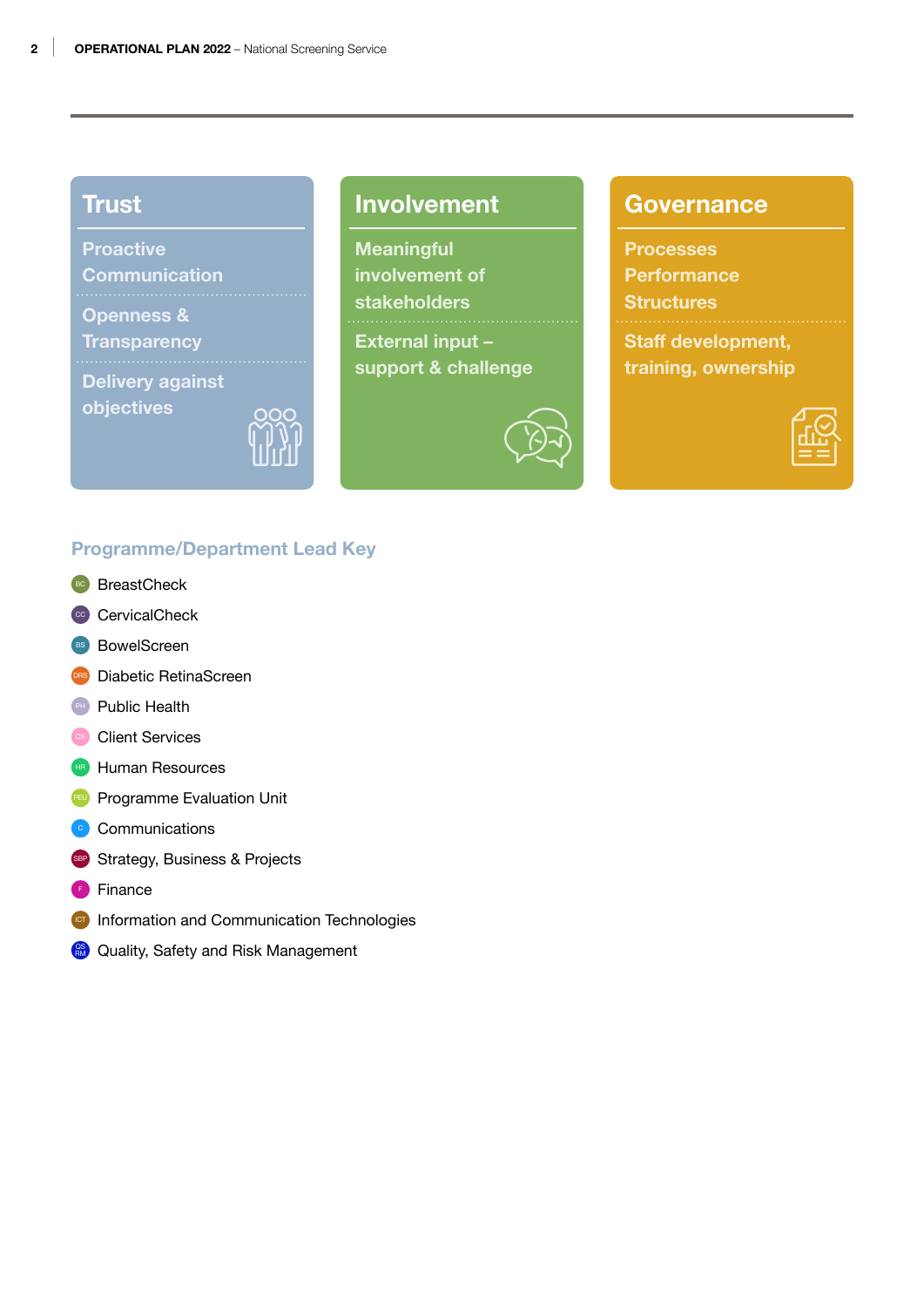# **Objectives to Achieve the Goals**

# **Trust**

**Implementation of ERG Interval Cancer Report** 

Build on and complete the work commenced in 2021 to implement the recommendations arising from the Expert Reference Group Interval Cancer Reports.

BC CC BS SBP  $_{\text{EM}}^{\text{OS}}$  (PH C PEU

#### **Delivery of the 2022 National Service Plan**

Delivery of the objectives outlined in 2022 National Service Plan for the National Screening Service (appendix 1).

**Implementation of a new CervicalCheck Information Management System** 

Commence planning for the procurement and implementation of a new CervicalCheck Information Management System to upgrade the current system which will ensure continuity and streamlining of operations in the day-to-day delivery of cervical screening.



**Implementation of a new BreastCheck Client & Radiology Information System** 

Implement and upgrade the Radiology Information System (RIS) in BreastCheck to ensure the uninterrupted operation and continuity of the RIS for the clinical, operation and administrative day-to-day delivery of the BreastCheck service.



## **Diabetic Retina Screen Digital Surveillance Pathway**

Evaluate the feasibility to increase the number of patients suitable for the extended digital surveillance pathway. On approval, implement the pathway by redirecting eligible patients from hospital-based treatment clinics to a community-based setting.





### **Compliments, Complaints & Compliance**

Roll out and embed the HSE Your Service Your Say (YSYS) processes across the NSS to ensure a standardised approach to managing complaints and service user feedback across the NSS.



### **National Cervical Screening Laboratory (NCSL)**

Continue to develop the National Cervical Screening Laboratory at the Coombe Women and Infant's University Hospital, including completion of construction, installation of key equipment and the recruitment of any outstanding personnel.

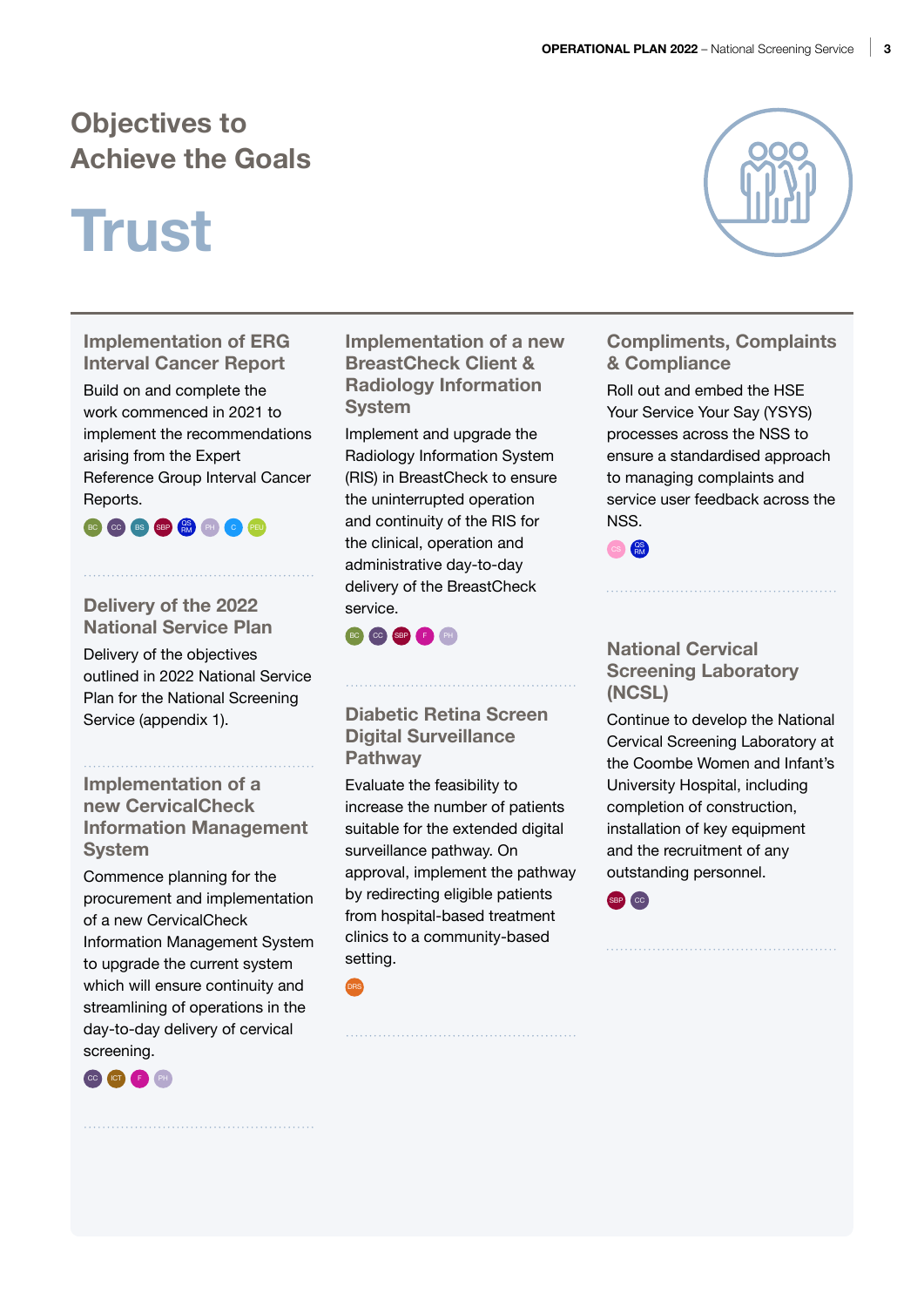# **Objectives to Achieve the Goals**

# **Involvement**

### **National Screening Service Strategy Development**

Support the rebuilding of trust in screening services and share our vision and purpose. Establish the strategic direction of the NSS for the next three to five years to ensure goals are aligned with the NSS purpose and objectives, working alongside SláinteCare, HSE, NSAC (National Screening Advisory Committee) and other agencies.

# SBP BC BS CC DRS PEU HR QS C PH

# **Enhancing Communications**

Enhance and embed the Information Hub which is a collaborative function that will transform how the NSS and screening programmes communicate with all stakeholders, including the public, service users and healthcare professionals.



### **Patient Reported Experience Measures (PREMs)**

To obtain real-time, patientreported experience from BowelScreen service users to enhance our quality improvement strategy and our delivery of a patient-centred service.



### **Elimination of Cervical Cancer**

Establish a collaborative group that will develop a strategy towards the elimination of cervical cancer.



## **Organisation Development**

Support the development of individuals and teams to maximise potential, capacity, engagement and culture across the NSS.

# HR SBP BC BS CC DRS PEU RM ICT F CS C PH



## **Patient & Public Partnership (PPP) strategy**

The NSS will publish a midway progress report on the implementation of the PPP strategy in 2022 and work will continue to embed the PPP within the NSS.



C

# **Communications Strategy**

Implement a Communications Strategy, in conjunction with National Communications, to ensure continued support, education and information for the public on screening programmes. Improve trust and confidence among patients, staff and public in NSS service delivery.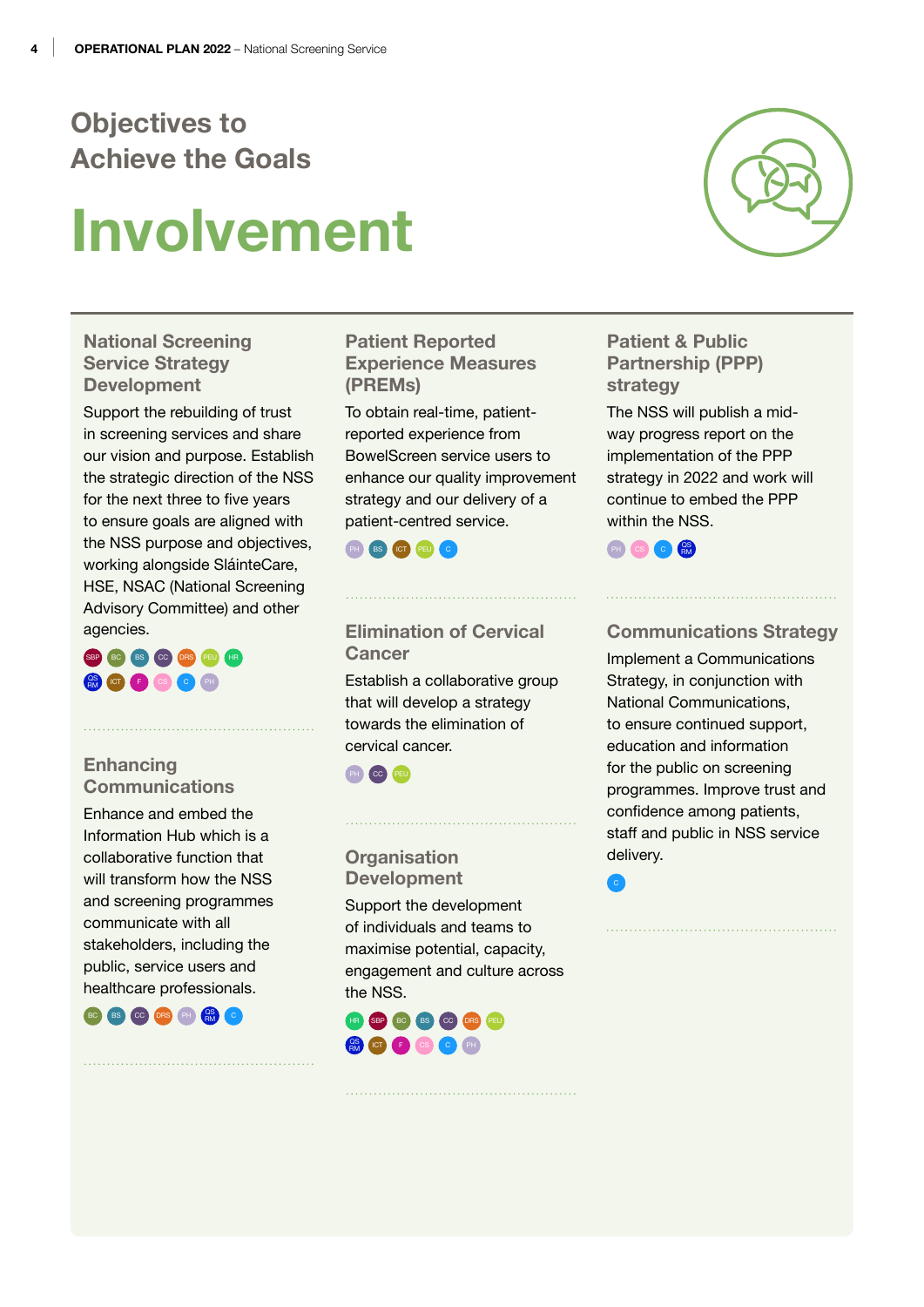# **Objectives to Achieve the Goals**

# **Governance**

#### **Information Governance**

Continue to develop and strengthen information governance within the NSS, ensure robust oversight for NSS and ensure compliance with legislation.

SBP BC BS CC DRS PEU HR RM ICT F CS C PH

#### **Incident Management Pathways**

Enable a supportive safety culture by embedding the HSE Incident Management Framework (IMF) within the four screening programmes and the NSS.

QS RM

#### **Risk Management**

Integrate enterprise risk management methodologies & HSE Integrated Risk Management Policy 2017 into culture and organisational system (people, processes, service).



#### **Data Protection**

Improve the awareness of and compliance with data protection responsibilities within the NSS. Strengthening these processes reduces the risk of data protection breach incidents and promotes service quality improvements.



#### **Quality Management Systems (QMS)**

Continue to enhance the use of appropriate quality systems across the NSS. This will improve the monitoring and management of risk and incidents across the organisation which will enable the development of shared learning. Enabling a supportive safety culture by ensuring a customised QMS is available and embedded to best support processes across the NSS.



# **Staff Recruitment &**

**Retention**

Develop a contingency plan to mitigate challenges to staffing levels to ensure continued delivery of our screening programmes by managing staff attrition and increasing staffing levels. Develop and deliver improved structures and career progression pathways to support staff to continually improve screening programme delivery.



### **NSS Client Management System (CMS)**

Continue to enhance client services to ensure patients and families have access to their screening records for all screening programmes by delivering a dedicated Client Management System.

CS

**ICT** 

#### **ICT Security Review**

Review ICT infrastructures and processes against HSE and ISO security standards, to inform the basis for process improvements and enhancements to the cyber security stance of the NSS.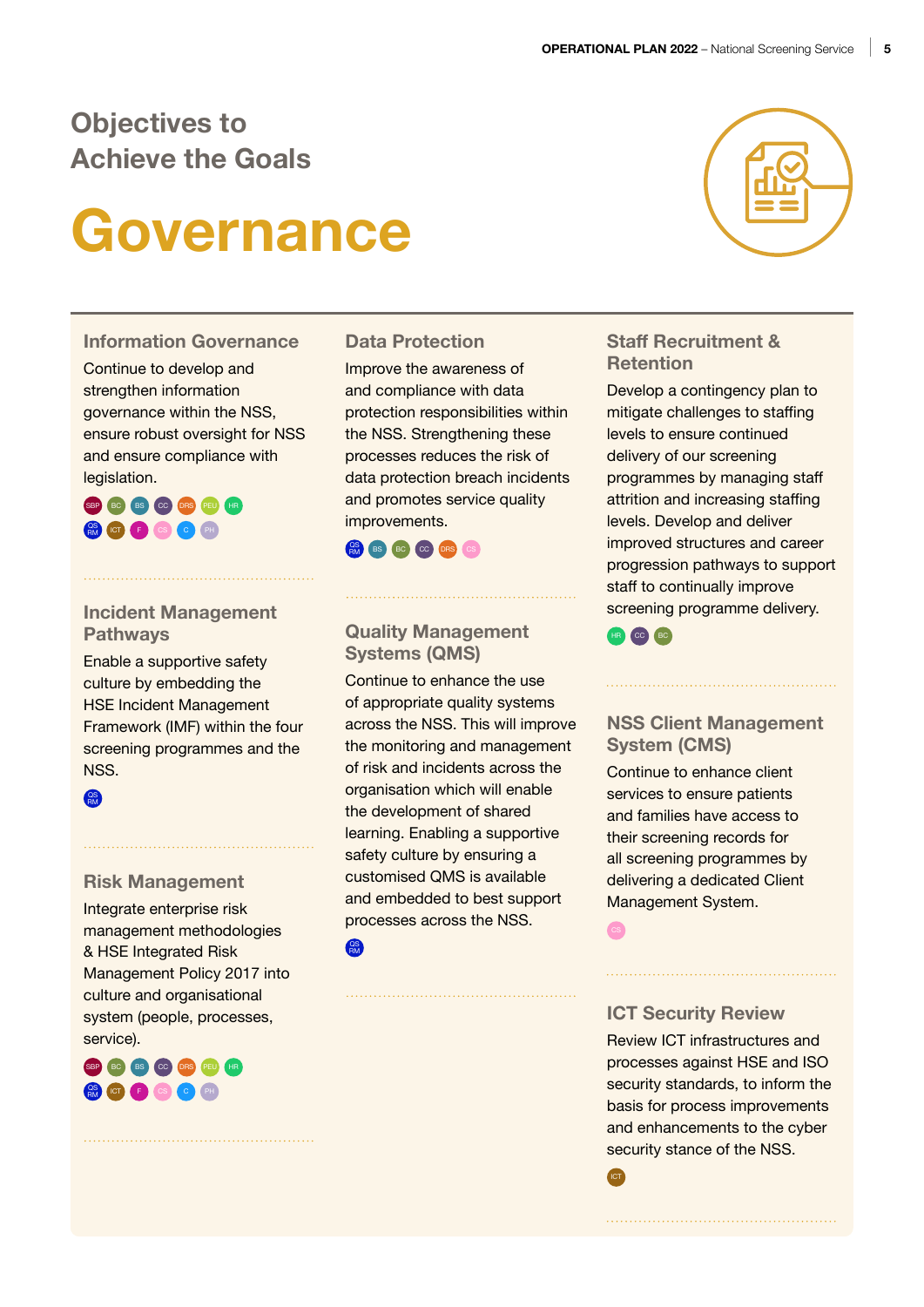# **Summary of Operational Plan 2021**

Included in the operational plan for 2021 were 79 projects/initiatives from across our four screening programmes and nine departments. Projects/ initiatives included short, medium and multi-year developments. Service delivery was impacted in 2021 due to Covid-19 and the HSE cyber attack resulting in the screening programmes operating at a reduced capacity. The safety of our service users and of our staff is our highest priority and as such the NSS maintained the advised safety measures to reduce both the risk of infection due to Covid-19, and the impact of the HSE cyber attack. There were many challenges experienced by our screening programme and department teams during 2021 in managing the ongoing impact of Covid-19 and the HSE cyber attack in May, whilst progressing and implementing projects and service improvements across the organisation. Of the 79 initiatives outlined in the Operational Plan 2021; 36 have been completed, with 37 continuing to progress and deliver against expected timelines. Unfortunately, due to the current environment and challenges experienced both within the NSS and due to restrictions on external stakeholders a small number of projects have been adversely impacted and have been deferred to start in 2022. These have been highlighted as a priority within the Operational Plan 2022.

The development of an NSS Strategy is one project which has been deferred due to competing demands arising from the ongoing impact of Covid-19 and is now due to commence in Quarter 1 2022. This strategy aims to establish our strategic direction for the next three to five years. Work progressed in 2021 to scope the proposed approach in advance of formally starting the strategy development in 2022.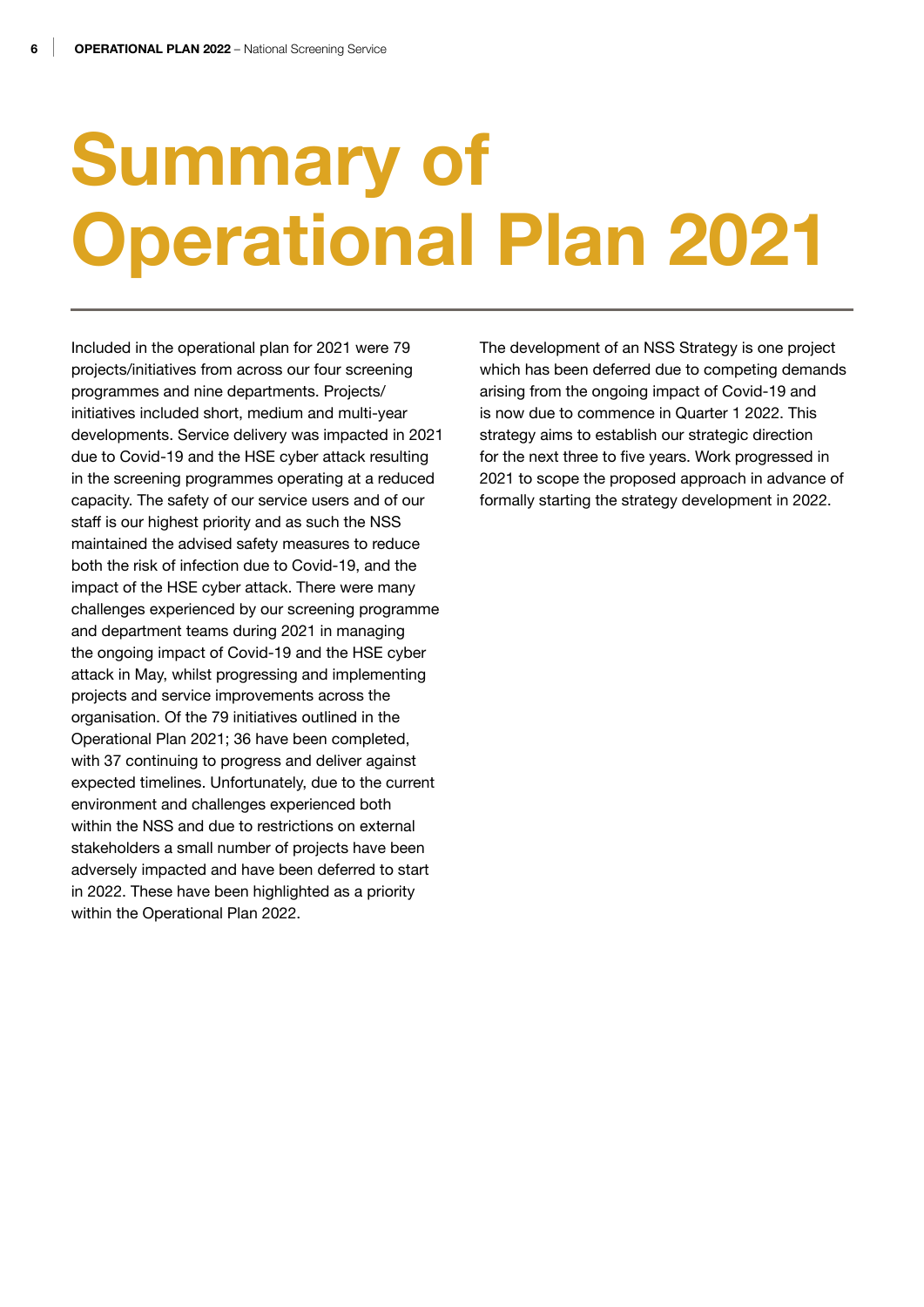# **Summary of NSS Core Operations**

As outlined in the National Service Plan 2022, in addition to focusing on service delivery and returning to normal capacity levels (within the restrictions required under the Covid-19 public health advice), the NSS objectives for 2022 relate to the goals 'trust', 'involvement' and 'governance'. Building on our 2021 goals and funding, the NSS aims to continue to provide excellence in screening underpinned by ambitious plans to enhance capacity and access, build trust and confidence through proactive communication and transparency, and reduce risk and future-proof the service through enabling technology.

### **BreastCheck** BC

The primary goal of BreastCheck – the National Breast Screening Programme, is to reduce mortality from breast cancer by finding and treating the disease at the earliest possible stage. The primary objective of BreastCheck is to detect breast cancer as early as possible, as it is normally easier to treat and there are greater treatment options available. BreastCheck currently offers free mammograms to women aged 50 to 69 every two years.

The programme experienced significant impact from the changing Covid-19 environment and the HSE cyber attack throughout 2021. There remains a number of challenges facing the programme as a result of the ongoing impact of the pandemic and managing the delivery of a safe screening programme to 'well' women. In implementing public health guidance the programme temporarily paused screening for a second time in the first quarter of 2021 and the cumulative result was the programme lost approximately a year of screening time. A priority, therefore, for the programme for 2022 is to maximise uptake through targeted communication and use of the text messaging appointment system to reduce the number of delayed appointments safely and in line with infection control guidelines. Additionally, the programme will open two new mobile BreastCheck units to increase capacity and access.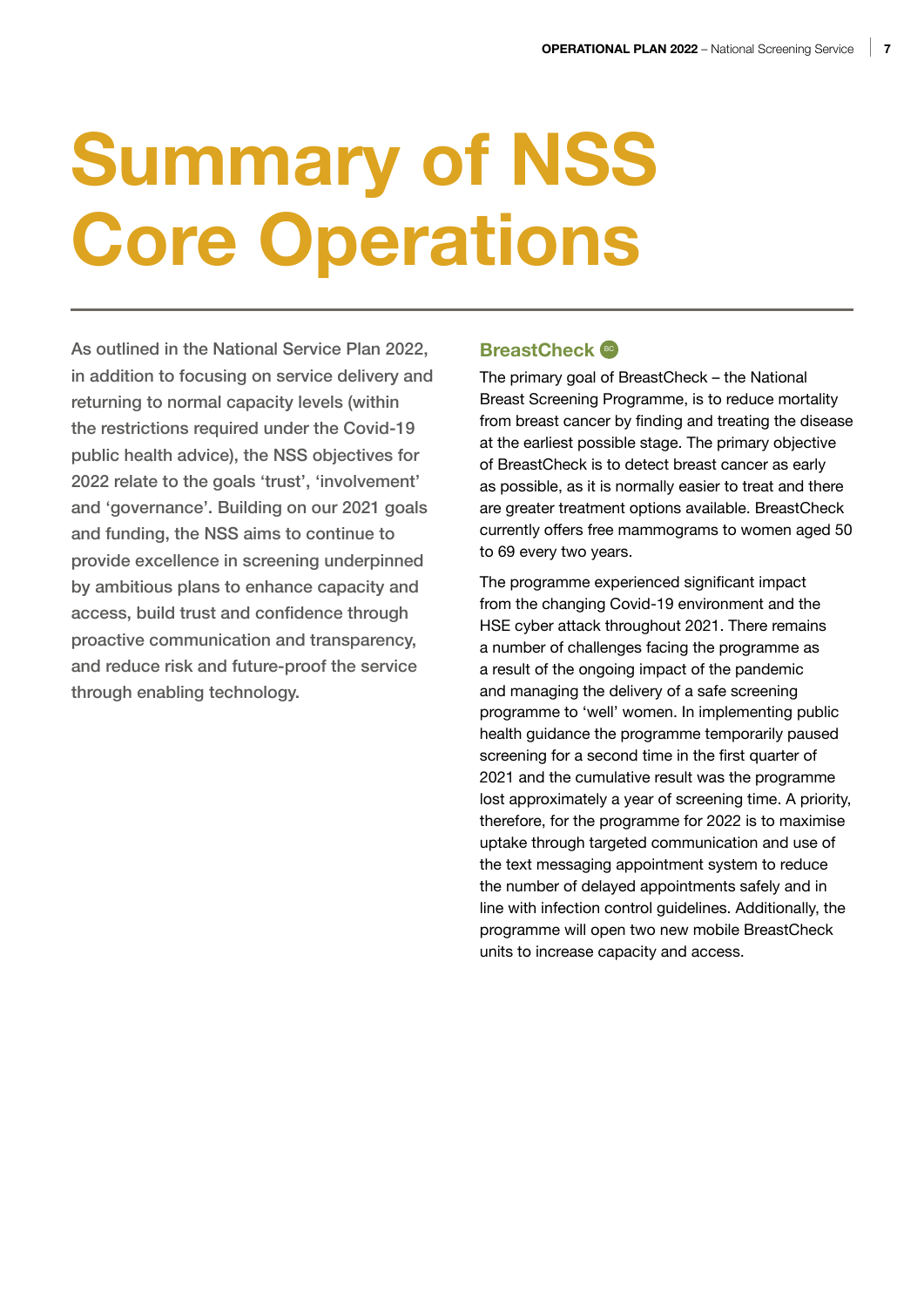#### **CervicalCheck** <sup>C</sup>

The primary goal of CervicalCheck, the national cervical screening programme, is to reduce the number of women and people with a cervix in Ireland who may develop cervical cancer. The programme aims to achieve high-quality, best practice and person-centred care for women aged 25 to 65 years. Free HPV (Human Papilloma Virus) cervical screening tests and follow-up clinical referrals when required are offered to eligible women.

The programme aims to monitor closely any changes to public health advice to ensure continuity of end-to-end service delivery and continue to issue invitations and reminders to all participants as their screening date falls due. To enable excellence in service delivery the programme is scheduled to implement a nationally agreed GP/Clinic Entities contract, agree memoranda of understanding (MOUs) with colposcopy and histology units, and tender for external services including laboratory services, printing/posting and consumables. CervicalCheck continues to work closely with colposcopy units and the National Women & Infants Health Programme to ensure capacity is available for the increase in colposcopy referrals arising as a result of the introduction of HPV testing.

Thanks to the efforts of our sampletakers and the ongoing high levels of attendance by those invited for cervical screening, CervicalCheck is now back on track after difficulties posed by the Covid-19 pandemic and the HSE cyber attack. During the first half of 2021 the programme saw an unprecedented rise in the number of participants attending for screening and by the end of the year, CervicalCheck operated at 14% above capacity for 2021. The programme will continue to deliver and enhance quality throughout the screening programme by monitoring against quality assurance standards for operations and other quality improvement projects. CervicalCheck programme will continue to maximise uptake of the screening programme through targeted communication and promotion amongst the eligible population. CervicalCheck will continue to oversee performance through the programme's Clinical Advisory Groups (CAG) and Senior Management Team (SMT).

#### **BowelScreen**

The primary goal of BowelScreen, the national bowel screening programme, is to reduce mortality from colorectal cancer in men and women in Ireland. Bowel cancer is the second most common newly diagnosed cancer in men, and the third most common in women. The number of new bowel cancer cases is expected to increase significantly over the next 10 years, due mainly to an increasing and ageing population. The primary objective of bowel cancer screening is to detect and remove pre-cancerous adenomas in the lining of the bowel, thereby making colorectal cancer screening a preventative health measure. BowelScreen invites men and women aged 60-69 years to take a free bowel screening test every two years.

The programme experienced significant impact from the changing Covid-19 environment and the cyber attack throughout 2021. A priority for the programme in 2022 is to stabilise the programme's invitation pattern, maximise targeted communication and promotion of bowel screening amongst the eligible population. Additionally, the programme aims to maximise capacity within endoscopy units, restore productivity to 2019 levels, and to work with new hospitals to establish a BowelScreen endoscopy service to provide additional endoscopy capacity for the programme.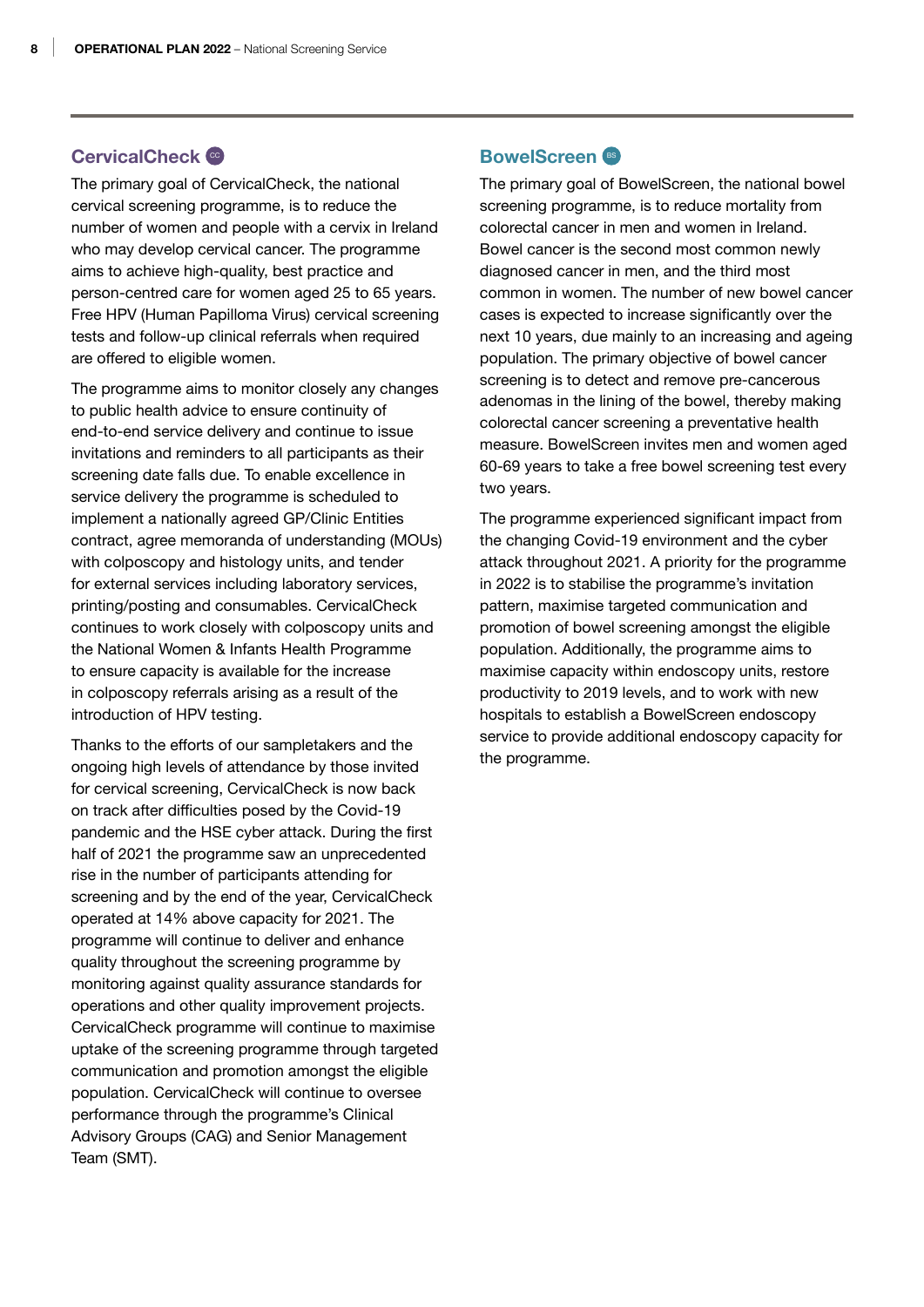#### **Diabetic RetinaScreen**

Diabetic RetinaScreen (DRS) is for people in Ireland with Type 1 and Type 2 diabetes and who are at risk of retinopathy. The primary goal for the programme is to identify any diabetic retinopathy changes to the back of the eye and to treat these changes as early as possible to reduce or prevent damage to an individual's sight.

Throughout 2021 DRS maintained screening and treatment nationally during the ongoing impact of Covid-19 and the HSE cyber attack. Maintaining screening throughout a pandemic was not without its challenges, however the programme managed to ensure that there was minimal impact to capacity. The most significant challenge to the programme has been to deliver a reduction to the number of delayed appointments for patients in DRS treatment clinics. The programme continues to work closely with all treatment clinics to support measures to reduce these delays.

A priority for the programme continues to be the management and delivery of its operational projects, in addition to maximising capacity in line with ongoing quality improvements to all elements of the programme. To continue the delivery of the DRS screening service, the programme will carry out a new tender process for screening service provision.

#### **Public Health**

The Public Health team plays a lead role in supporting the National Screening Service by delivering systemwide improvements and the provision of expert public health advice to our four screening programmes via their programme management team meetings, QA Committees, clinical advisory groups and ad-hoc working groups. They also provide expert public health advice to the Interval Cancer Project via the Legal Framework Group and the Communications Interval Cancer Implementation Group.

Public Health collaborates with colleagues in the National Cancer Control Programme (NCCP). The Health Promotion team continues to act as 'Access Officers' for three of the screening programmes providing tailored responses and supports to enable participation in screening services for those with additional needs. Health Promotion provides ongoing training and education sessions for various audiences. Throughout 2022 the Public Health team will continue to build on the resourcing of the team to enhance its capabilities to support programmes and projects when required.

#### **Client Services**

Client Services provides a standardised approach to the coordination and management of client record requests and responses to GDPR & FOI requests. It also provides records for the State Claims Agency (SCA), and client solicitors, responds to CervicalCheck Ex-Gratia enquiries and the CervicalCheck Tribunal. The department provides support for departments and programmes in the management of complaints and compliance. A key project priority for the department throughout 2021 to support these core functions was the development and implementation of a Client Management System (CMS) however this project had to be formally paused and deferred to 2022 due to its dependence on external resources impacted by Covid-19 and the cyber attack. This project is a priority to restart in 2022 subject to the availability of this external resource.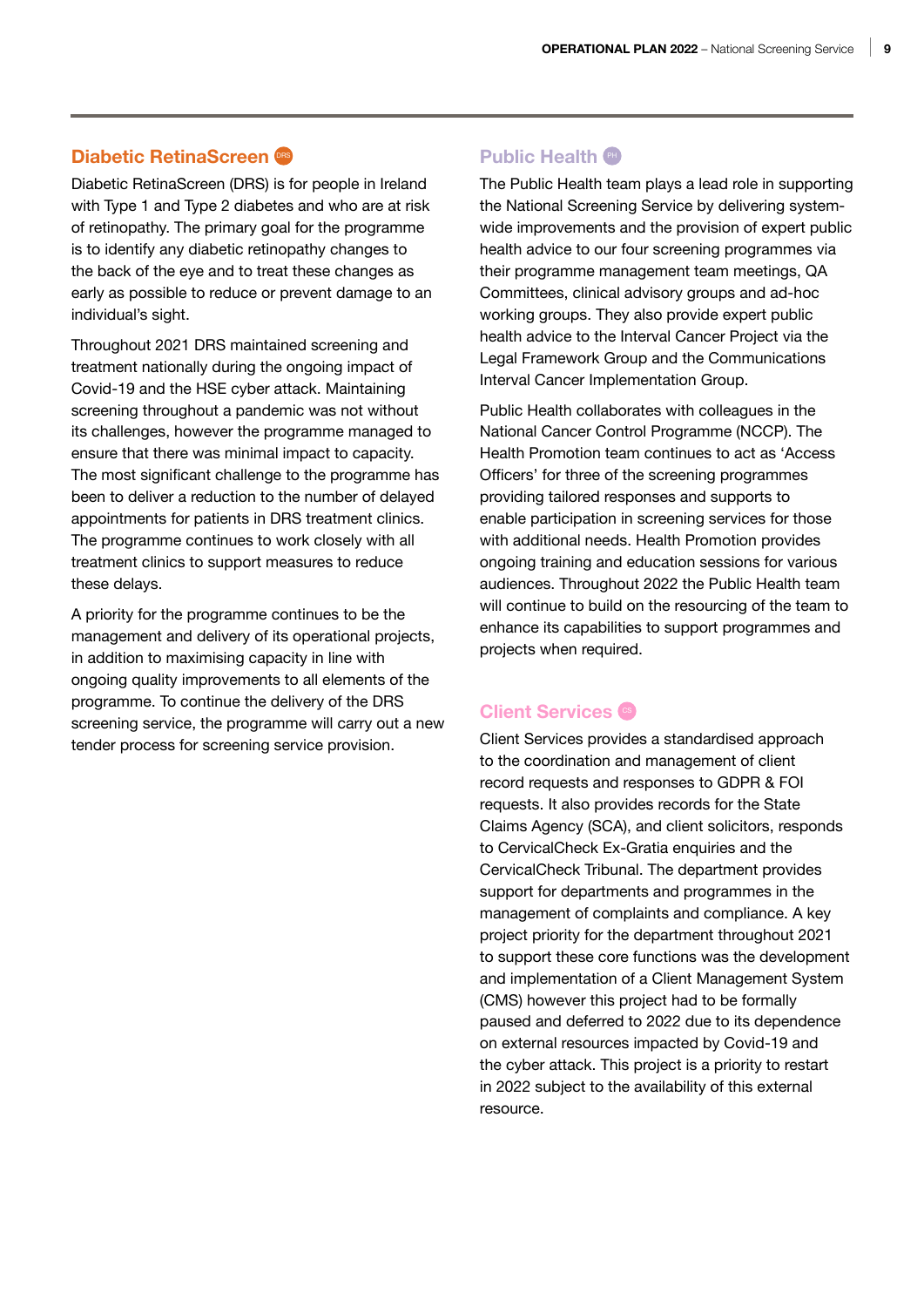### **Human Resources (HR)**

HR aims to continue to deliver a professional service across the NSS and build on the rapport and strong working relationships between HR and programmes/functions and staff. HR will work closely with programme managers to support and advise on workforce planning, employee relations and will provide the necessary reports/analytics when required. The team will continue to roll out Performance Achievement to staff across the NSS and will continue to work on other HR priorities including payroll, attendance management and training.

HR will continue its work with the Information Governance (IG) steering committee and will work with the new IG Lead to determine the process for removal of duplicate records where required, this is anticipated to be a long-term project.

HR has only one project which will roll over to 2022 which will be reviewed when the IG Lead commences in post. All other projects have completed specific project phases and subsequent phases have been incorporated into HR's priority objectives for 2022.

### **Programme Evaluation Unit (PEU)**

Core operational functions provided by PEU include; routine data for quality assurance committees, clinical advisory groups and/or executive management teams for the four screening programmes. Data is collated and provided for CervicalCheck's annual colposcopy forum and BreastCheck's annual multidisciplinary meeting. PEU also supports the four screening programmes by providing screening data for programme reports and data quality management. The team has a central research function and undertakes a number of research projects; both internally and in collaboration with external stakeholders. PEU supports the three interval cancer implementation groups by liaising with the National Cancer Registry of Ireland (NCRI), data exchange and interval cancer measurement.

#### **Communications**

Effective communication and engagement is fundamental to how we manage, deliver and improve our services. It benefits the general public, people who use our services, staff and all of our stakeholders. We know that honest, transparent and frequent communications in healthcare improves outcomes for the people who use our services. We also know that two-way communication is integral to ensuring that our services are informed by the experiences of staff, patients, people who use our services and families. A key priority for Communications in 2022 is to progress work on a collaborative project with the NSS Public Health team to develop an Information Hub which will transform how the NSS and screening programmes communicate with all stakeholders. The Communications and Public Health teams are partnering on the development and progression of the Information Hub. Together the teams will embed effective engagement with key stakeholders (including patients and the public) to improve the overall quality of communications. This will support us to better meet population needs and to demonstrate our values of care; compassion; trust and learning.

Part of the daily operations of the Communications department is our response to queries, complaints and information requests across government, the press, social media, information lines and FOIs. We respond and update material for the four screening programmes, their websites and the NSS website. We provide corporate communication services and support the information needs of the organisation. We also manage and facilitate information sharing across a number of platforms and provide responses to external requests. We identify and deliver skills development for staff engaging in external communications such as media appearances. We build and foster positive relationships with key media personnel.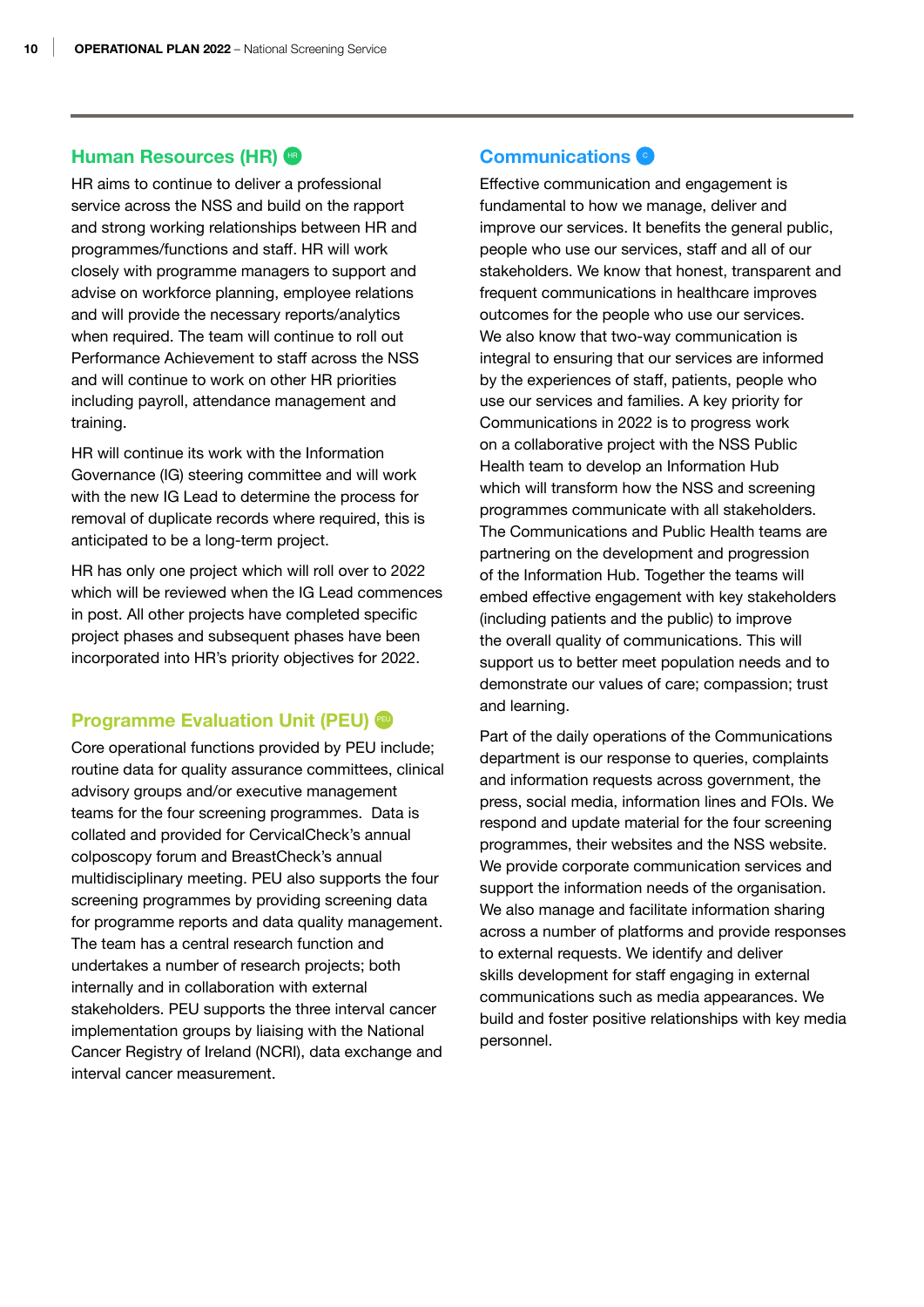#### **Strategy, Business & Projects (SBP)**

The Strategy, Business and Projects function is responsible for business planning and reporting. This involves liaising with programmes and functions across the NSS to develop a suite of documentation for internal and external stakeholders against agreed timelines. A key element of responsibility for the SBP function, in conjunction with the NSS Finance team, is leading the annual national service planning process.

The SBP function, through the Project Oversight Group, provides oversight, and supports the successful delivery of current key projects. Members of the SBP team lead key projects on behalf of the NSS. The team also provides ad-hoc support to projects/initiatives when required. A significant element of the team's work in 2022 will be the development of the NSS strategy.

### **Finance** <sup>F</sup>

The National Screening Service has a budget for 2022 of €123.4m as per the National Service Plan. The Finance team's core operational deliverables for 2022 includes management of the NSS budget, and working closely with all stakeholders to ensure service delivery as efficiently as possible. There will be a focus on review and monitoring of our processes and controls across finance and procurement. We will work to ensure all expenditure is carried out in line with our budget and make savings where possible. There will be a strong emphasis on increasing financial accountability across all programmes and functions.

In addition, a 'Cost Effectiveness' project which focused on ensuring funding is utilised efficiently across the organisation was delivered during 2021 and will now form part of the Finance team's 'business as usual' (BAU) operations to embed this development across all programmes and functions going forward.

## **Information and Computer Technology (ICT)** ©

The National Screening Service ICT function supports the four screening programmes and all associated support functions through the IT helpdesk and day-to-day support of IT 'patch' management. A key priority this year is to continue to support the continuity of all business functionalities achieved through remote working by ensuring end-user laptop/ PC capabilities are maintained.

The ICT team's core operational deliverables for 2022 includes: on-going technical support; network security; server maintenance; management of outsourced printer functions; and programme specific database and development work. ICT will continue to further develop, strengthen and improve our cyber security following the cyber attack on the HSE in 2021.

## **Quality Safety and Risk Management (QSRM)** QS RM

The Quality Safety and Risk Management function oversees the systematic integration and monitoring of quality, safety and risk management into the delivery of services across the NSS. We provide leadership to ensure quality, safety and risk management standards are maintained as a high priority for the NSS. We manage and improve quality and risk management systems and processes within the NSS and ensure that there are clear quality and safety objectives for all work within the NSS.

In addition the QSRM function supports a proactive quality and safety culture within screening and oversees rigorous and systematic monitoring. We support the NSS CEO in relation to the Performance and Accountability Framework as it applies to quality, safety and risk management.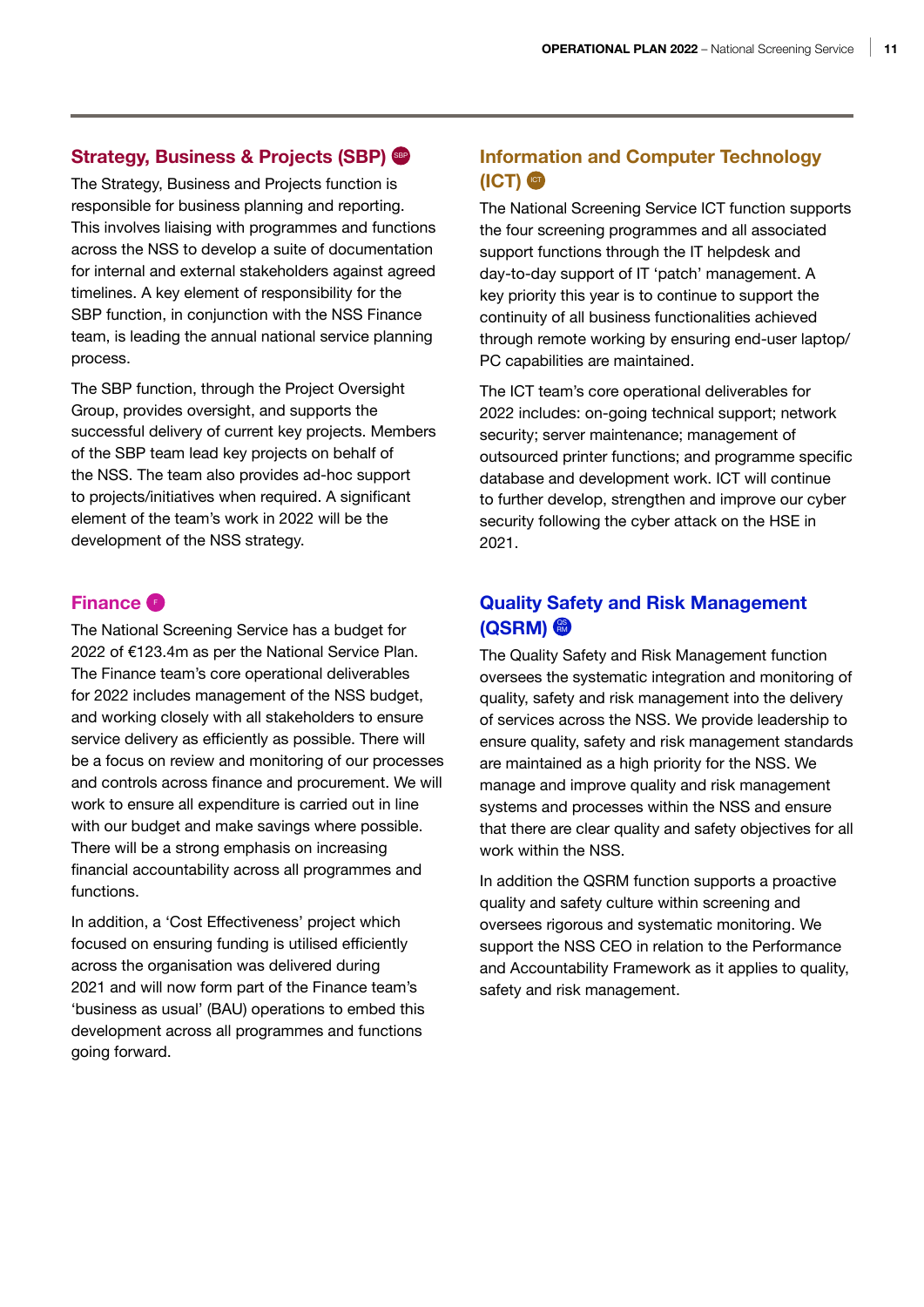# **Appendix 1**

## **National Service Plan 2022**

#### **National Screening Service**

The National Screening Service (NSS) delivers four national population-based screening programmes, for bowel, breast and cervical cancer, and for detecting threatening retinopathy in people with diabetes. These programmes, working with patient, advocacy and wider stakeholder groups, aim to reduce morbidity and mortality in the population through early detection of disease and treatment.

#### **Programme/Department Lead Key**

- BC BreastCheck
- cc CervicalCheck
- BS BowelScreen
- Drs Diabetic RetinaScreen
- **PH** Public Health
- Client Services
- **HR Human Resources**
- **PEU** Programme Evaluation Unit
- **C** Communications
- **SBP** Strategy, Business & Projects
- **F** Finance
- **ICT** Information and Communication Technologies
- **RM** Quality, Safety and Risk Management

## **Priority areas for action 2022**

#### **National Screening Programme**

• Continue the implementation of the Expert Reference Group's recommendations on the interval cancer audits;



• Continue to enhance NSS client services to ensure patients and families have access to records for all screening programmes by developing a dedicated Client Management System;

#### C<sub>S</sub>

• Continue to develop and strengthen information governance within the NSS;



• Implement a Communications Strategy, in conjunction with National Communications, to ensure continued support, education and information for the public on screening programmes;

C

• Pilot an Information Hub to bring a standardised, coordinated and consistent approach to the development and review of information resources for audiences including patients, the public and healthcare professionals;

C PH

• Enhance ICT systems and applications to yield a direct improvement to NSS ICT operations and add an extended, improved capacity for monitoring and evaluation of current procedures and processes.

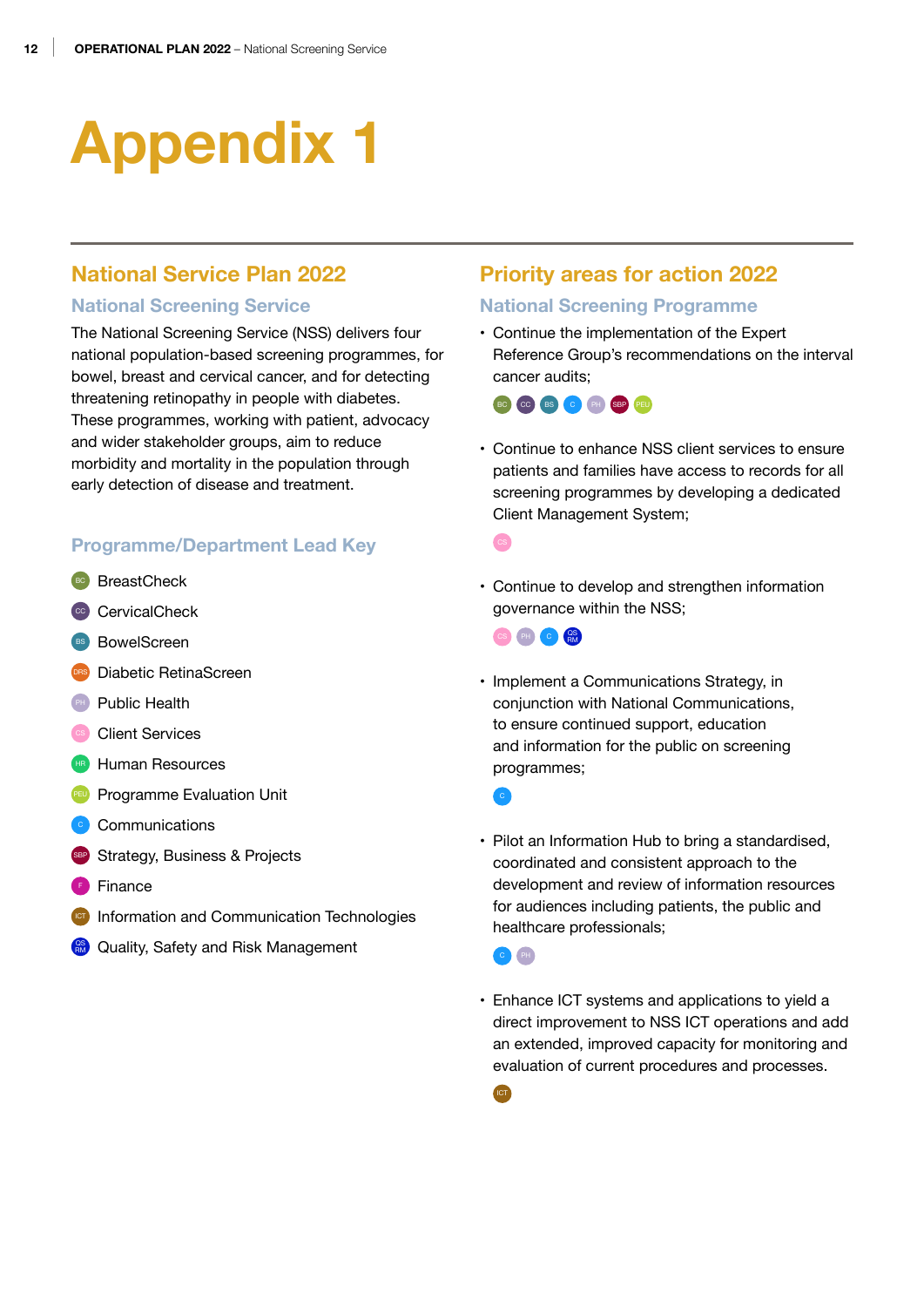#### **BowelScreen**

• Maximise uptake through targeted communication and promotion amongst eligible men and women aged 60-69 years;



• In line with the *[National Cancer Strategy 2017-](https://www.gov.ie/en/publication/a89819-national-cancer-strategy-2017-2026/) [2026](https://www.gov.ie/en/publication/a89819-national-cancer-strategy-2017-2026/)*, commence planning for an increase in agerange for BowelScreen by one year (programme age range will extend to 59-69).



### **BreastCheck**

• Maximise uptake to the BreastCheck screening programme through targeted communication and promotion amongst the eligible population;

BC C

• Develop and implement an upgrade to the Client and Radiology Information System to ensure the uninterrupted operation and continuity of the system for the clinical, operational and administrative day-to-day delivery of the BreastCheck service;



• Develop a learning and development culture within the BreastCheck units to support better retention and development of staff and support the highquality and efficient operational service currently provided for service users.



#### **CervicalCheck**

• Maximise uptake of CervicalCheck screening through targeted communication and promotion amongst the eligible population;



• Continue the construction and resourcing of the National Cervical Screening Laboratory at the Coombe Women and Infants' University Hospital (due to be operational in 2022);



• Implement the capacity enhancement actions requirement for the forecasted increase in colposcopy referrals expected to arise as a result of the introduction of HPV testing and provide additional staffing, augmented with consultant sessions, to maximise the use of colposcopy services and enable a more efficient throughput of service users;



• Carry out quality improvement projects with the objective of improving timely access to data, e.g. histology and colposcopy database projects.

CC ICT RM PEU

### **Diabetic RetinaScreen**

• Maximise uptake to Diabetic RetinaScreen through targeted communication and promotion amongst the eligible population aged 12 years and older;



• Implement an extended digital surveillance screening pilot and model of care that will enable 2,000 participants to been seen in a communitybased service rather than hospital service.